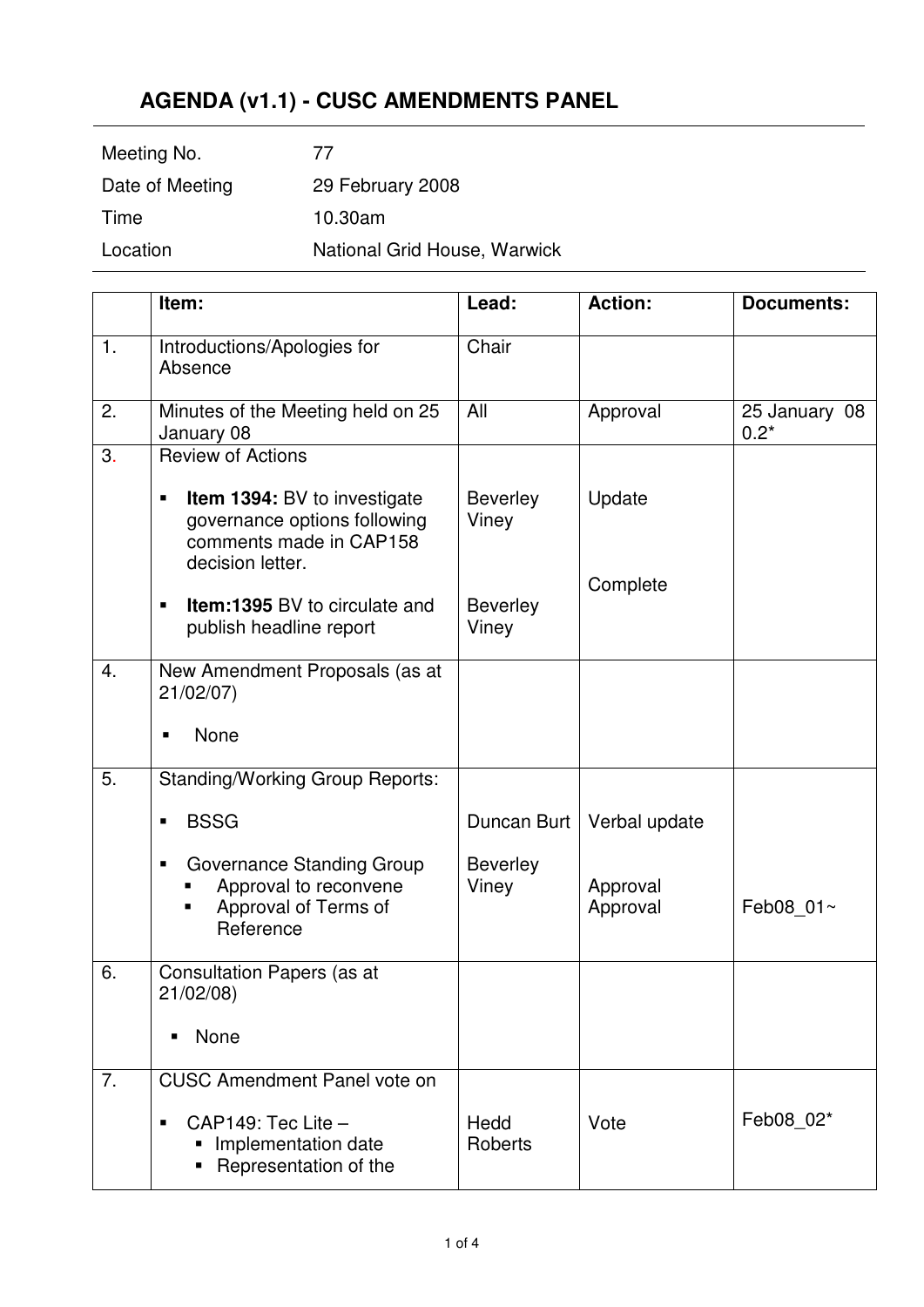|     | Working Group and<br><b>Consultation Alternative</b><br>Amendment A                                                                                                                               |                                                |                                                       |           |
|-----|---------------------------------------------------------------------------------------------------------------------------------------------------------------------------------------------------|------------------------------------------------|-------------------------------------------------------|-----------|
| 8.  | <b>CAP150: Capacity Reduction</b>                                                                                                                                                                 | Duncan Burt                                    | Vote                                                  | Feb08 03~ |
|     | Pending Authority Decisions (as at<br>21/0/08<br><b>CAP131:User Commitment for</b><br>New and Existing Generators                                                                                 | Ofgem                                          | Update                                                |           |
|     | CAP144: Emergency<br>п<br>Instructions to emergency<br>deenergise                                                                                                                                 | Ofgem                                          | Update                                                |           |
|     | <b>CAP148:Deemed Access</b><br>Rights to the GB Transmission<br>System for Renewable<br>Generators                                                                                                | Ofgem                                          | Update                                                |           |
|     | CAP158: Provision of interim<br>response volume information                                                                                                                                       | Ofgem                                          | Update                                                |           |
|     | CAP159: Arrangements for<br><b>CUSC Mid-Term elections</b>                                                                                                                                        | Ofgem                                          | Update                                                |           |
| 9.  | Authority Decisions (as at<br>22/02/08)<br><b>CAP151: Construction</b><br><b>Agreements Works Register</b>                                                                                        | Information                                    | To be<br>implemented on<br>1 <sup>st</sup> April 2008 |           |
|     | <b>CAP152: Exhibit B Revisions</b><br>$\blacksquare$<br><b>CAP153: Exhibit D Revisions</b><br>$\blacksquare$<br><b>CAP154 Exhibit F Revisions</b><br>٠<br><b>CAP155: Exhibit I Revisions</b><br>٠ | Information                                    | Implemented on<br>14 <sup>th</sup> February<br>2008   |           |
|     | <b>CAP157: Extension of Qualified</b><br>$\blacksquare$<br><b>Company Definition</b>                                                                                                              | Information                                    | Implemented on<br>14 <sup>th</sup> February<br>2008   |           |
| 10. | Report on other Industry<br>Documents (BSC, STC, DCUSA<br>and Grid Code, Access Review<br>and Offshore Transmission)                                                                              | Duncan Burt<br>Jon Dixon,<br>Kathryn<br>Coffin | Information                                           |           |
|     | <b>TAR</b> presentation<br>п<br><b>Presentation on Offshore</b><br>п                                                                                                                              | Hedd<br>Roberts<br>John<br>Greasley            | Information                                           |           |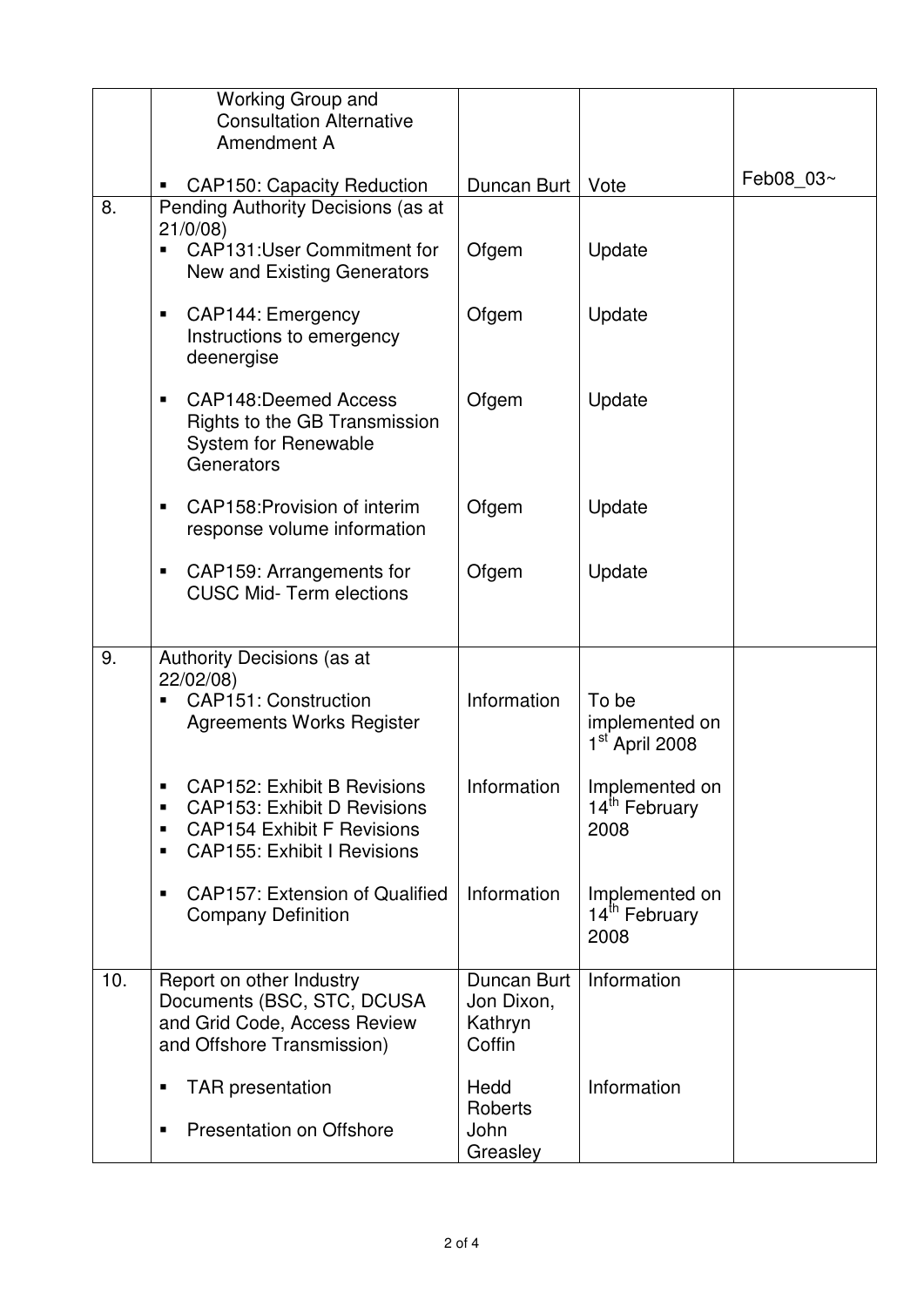| 11. | A.O.B                                                                  |                          |       |  |
|-----|------------------------------------------------------------------------|--------------------------|-------|--|
| 12. | Record of Decisions - Headline<br>Reporting                            | <b>Beverley</b><br>Viney | Agree |  |
| 13. | Next Meeting $-28th$ March 2008<br>(National Grid Offices in Warwick). |                          |       |  |

Key to Document Availability -

\* Circulated to CUSC Panel Members and Alternates only

+ Attached and available on the CUSC Website in due course

~ To follow